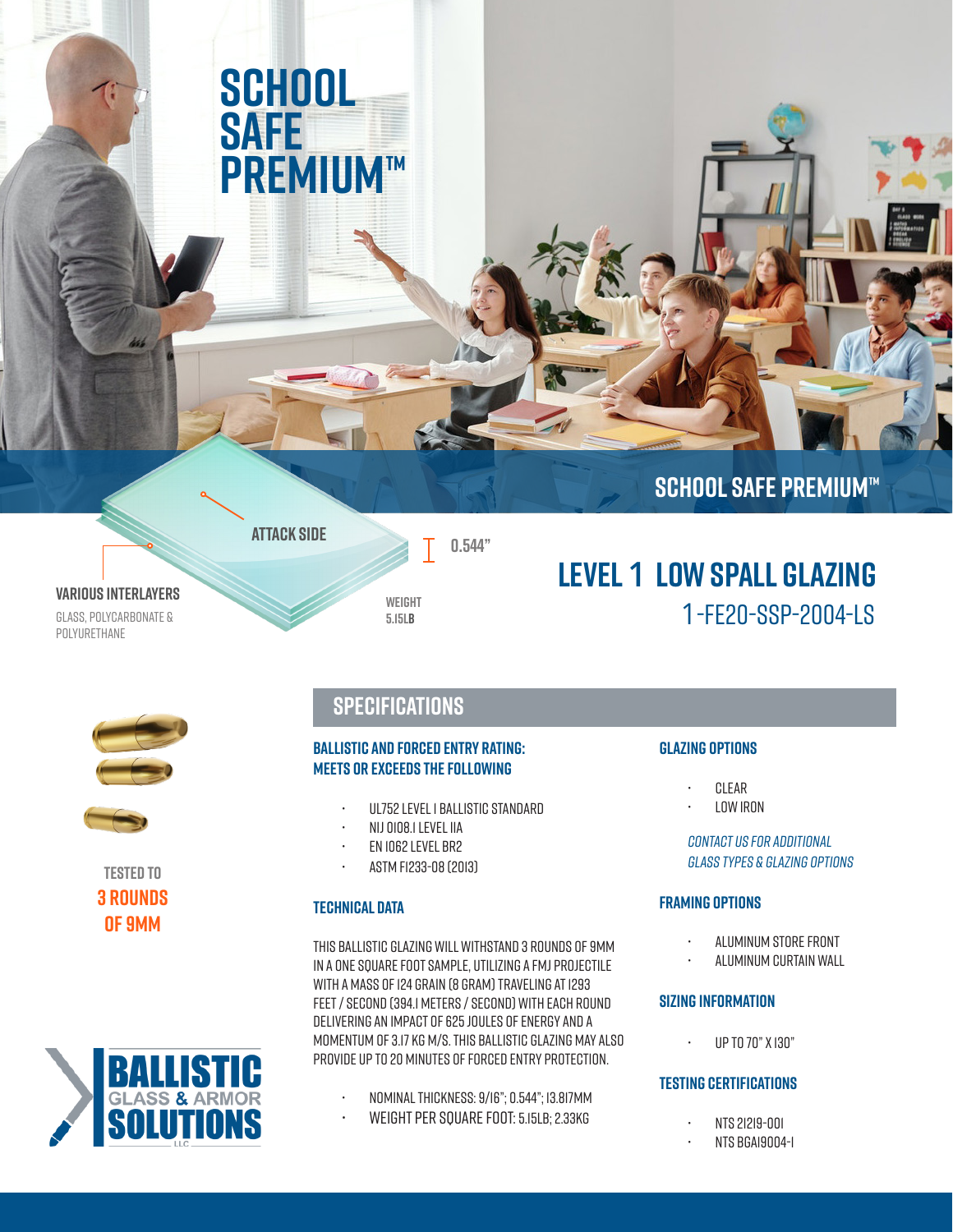### **NATIONAL TECHNICAL SYSTEMS BALLISTIC RESISTANCE TEST**

| Date Received:<br>Via: | 08/13/19<br>FedEx |                                                                | Test Date:                 | Record No.: BGA19004-1<br>08/15/19                    |                           |
|------------------------|-------------------|----------------------------------------------------------------|----------------------------|-------------------------------------------------------|---------------------------|
| Returned Via:          | FedEx             |                                                                | Customer:                  | <b>Ballistic Glass &amp; Armor</b><br>Solutions, LLC. |                           |
| <b>Test Conditions</b> |                   |                                                                | Range 2                    |                                                       |                           |
| Temperature:           | 70.2              | °F                                                             | Muzzle to Screen 1:        |                                                       | $5.00$ ft.                |
| Humidity:              | 51                | $\%$                                                           | Screen $1 - 2$ :           |                                                       | $5.00$ ft.                |
| Test Spec.:            |                   | Modified / Abbreviated UL 752, 11th Edition: December 21, 2006 | Screen 2 - Target:         |                                                       | $5.00$ ft.                |
| Test Reference:        |                   | Table 3.1 ICW Paragraph 17.2.1                                 | <b>Midpoint to Target:</b> |                                                       | 7.50 ft.                  |
| Material Type:         |                   | (Glass) Bullet Resisting Material                              | Target to Witness:         |                                                       | $1.50$ ft.                |
| Threat Level:          | Level 1           |                                                                | Witness:                   |                                                       | 1/8" Corrugated Cardboard |
| <b>Shots Required:</b> | 3                 |                                                                | Barrel Length:             |                                                       | 4 in.                     |

| <b>Sample Description</b>     |                                                                                                                                       | <b>Test / Ammunition Description</b> |           |                     |         |                                    |                          | Chronograph                             | <b>Test Result</b>                    |
|-------------------------------|---------------------------------------------------------------------------------------------------------------------------------------|--------------------------------------|-----------|---------------------|---------|------------------------------------|--------------------------|-----------------------------------------|---------------------------------------|
| Manufacturer:                 | <b>Ballistic Glass &amp; Armor</b>                                                                                                    | Shot                                 | Shot      | Degree              | Caliber | <b>Bullet</b>                      | <b>TIME</b>              | <b>VELOCITY</b>                         | Penetration                           |
|                               | Solutions, LLC                                                                                                                        | No.                                  | Location  | Obliquity           |         | Weight (gr.) /Type                 | $sx-5$                   | ft/s                                    | No Penetration                        |
| Model No.:                    | #1                                                                                                                                    | $\mathbf{1}$                         | <b>TC</b> |                     |         |                                    | 416.8                    | 1200                                    | No Penetration                        |
| Sample No.:                   | $\mathbf{1}$                                                                                                                          | $\overline{\mathbf{c}}$              | <b>BL</b> | 0°                  | 9mm     | 124 / FMJ                          | 411.2                    | 1216                                    | No Penetration                        |
| Size (in.):                   | $12 \times 12$                                                                                                                        | 3                                    | <b>BR</b> |                     |         |                                    | 417.6                    | 1197                                    | No Penetration                        |
| Thickness (in.):              | 0.543                                                                                                                                 |                                      |           |                     |         |                                    |                          |                                         |                                       |
| Weight (lbs.):                | 5.150                                                                                                                                 |                                      |           |                     |         |                                    |                          |                                         |                                       |
|                               |                                                                                                                                       |                                      |           |                     |         |                                    |                          |                                         |                                       |
|                               |                                                                                                                                       |                                      |           |                     |         |                                    |                          |                                         |                                       |
|                               |                                                                                                                                       |                                      |           |                     |         |                                    |                          |                                         |                                       |
|                               |                                                                                                                                       |                                      |           |                     |         |                                    |                          |                                         |                                       |
|                               |                                                                                                                                       |                                      |           |                     |         |                                    |                          |                                         |                                       |
|                               |                                                                                                                                       |                                      |           |                     |         |                                    |                          |                                         |                                       |
|                               |                                                                                                                                       |                                      |           |                     |         |                                    |                          |                                         |                                       |
|                               |                                                                                                                                       |                                      |           |                     |         |                                    |                          |                                         |                                       |
|                               | This test report may not be used to claim product certification, approval, or endorsement.                                            |                                      |           |                     |         |                                    |                          |                                         |                                       |
|                               | This test was performed in accordance with the specification or standard requirements listed in addition to any customer              |                                      |           |                     |         |                                    |                          |                                         |                                       |
|                               | specified modifications or requests and the test results properly reflect the ballistic performance of the listed sample.             |                                      |           |                     |         |                                    |                          |                                         |                                       |
|                               | This test report shall not be reproduced except in full without the written approval from National Technical Systems.                 |                                      |           |                     |         |                                    |                          |                                         |                                       |
|                               | Test Requirements (Paragraph 17.1.1):                                                                                                 |                                      |           | <b>Test Result:</b> |         |                                    |                          | Shot No.                                | <b>PASS / FAIL</b>                    |
|                               | 1) Penetration of projectile through test sample?                                                                                     |                                      |           | $No = Acceptable$   |         |                                    |                          | 1, 2, 3                                 | <b>PASS</b>                           |
|                               | *2) Spalling of material from protected side?                                                                                         |                                      |           | N/A                 |         |                                    |                          | N/A                                     | N/A                                   |
|                               | *3) Damage to cardboard witness due to spalling?                                                                                      |                                      |           | N/A                 |         |                                    |                          | N/A                                     | N/A                                   |
|                               | 4) Opening permits weapon muzzle to fit through sample?                                                                               |                                      |           | $No = Acceptable$   |         |                                    |                          | 1, 2, 3                                 | <b>PASS</b>                           |
| *Shot No. 1:                  | Bullet stopped in sample;                                                                                                             |                                      |           |                     |         |                                    |                          |                                         |                                       |
|                               |                                                                                                                                       |                                      |           |                     |         |                                    |                          |                                         |                                       |
| *Shot No. 2:                  | Bullet stopped in sample;                                                                                                             |                                      |           |                     |         |                                    |                          |                                         |                                       |
| Shot No. 3:                   | Bullet stopped in sample;                                                                                                             |                                      |           |                     |         |                                    |                          |                                         |                                       |
| Test Notes:                   |                                                                                                                                       |                                      |           |                     |         |                                    |                          |                                         |                                       |
|                               | Sample secured to test fixture using frame and clamps                                                                                 |                                      |           |                     |         |                                    |                          |                                         |                                       |
|                               | *Spalling from protected side and spalling damage to witness wanot evaluated for the purpose of this testing IAW customer reque:      |                                      |           |                     |         |                                    |                          |                                         |                                       |
|                               |                                                                                                                                       |                                      |           |                     |         |                                    |                          |                                         |                                       |
|                               |                                                                                                                                       |                                      |           |                     |         |                                    |                          |                                         |                                       |
|                               |                                                                                                                                       |                                      |           |                     |         |                                    |                          |                                         |                                       |
|                               |                                                                                                                                       |                                      |           |                     |         |                                    |                          |                                         |                                       |
| <b>Test Round Used:</b>       |                                                                                                                                       |                                      |           |                     |         | Shot Locations / Spacing (17.2.1): |                          |                                         |                                       |
| Test Round:                   | Remington 9mm, 124 gr. (8.0g) FMJ RN (23558)                                                                                          |                                      |           |                     |         | Mounting:                          |                          |                                         | Sample secured using frame and clamps |
| Test Velocity:                | 1175 - 1293 ft/s                                                                                                                      |                                      |           |                     |         | Shot Location:                     | Center of Panel          |                                         |                                       |
|                               |                                                                                                                                       |                                      |           |                     |         | Shot Spacing:                      |                          | 4.0 +/- 0.50" (102 +/- 12.7mm) Triangle |                                       |
|                               |                                                                                                                                       |                                      |           |                     |         | Shot No. 1:                        | TC - Top Center          |                                         |                                       |
|                               |                                                                                                                                       |                                      |           |                     |         | Shot No. 2:                        | BL - Bottom Left         |                                         |                                       |
|                               |                                                                                                                                       |                                      |           |                     |         | Shot No. 3:                        | <b>BR</b> - Bottom Right |                                         |                                       |
| <b>Sample Description:</b>    |                                                                                                                                       |                                      |           |                     |         |                                    |                          |                                         |                                       |
| Layer 1: Glass (0.543" thick) |                                                                                                                                       |                                      |           |                     |         |                                    |                          |                                         |                                       |
|                               |                                                                                                                                       |                                      |           |                     |         |                                    |                          |                                         |                                       |
|                               |                                                                                                                                       |                                      |           |                     |         |                                    |                          |                                         |                                       |
|                               |                                                                                                                                       |                                      |           |                     |         |                                    |                          |                                         |                                       |
|                               |                                                                                                                                       |                                      |           |                     |         |                                    |                          |                                         |                                       |
| Wilson / Crawford             | National Technical Systems, Inc. • 7447 W. 33rd St. N. Wichita, KS 67205 • Phone 316-832-1600 • Fax 316-832-1602 • Email ustl@nts.com |                                      |           |                     |         |                                    |                          |                                         |                                       |
|                               |                                                                                                                                       |                                      |           |                     |         |                                    |                          |                                         |                                       |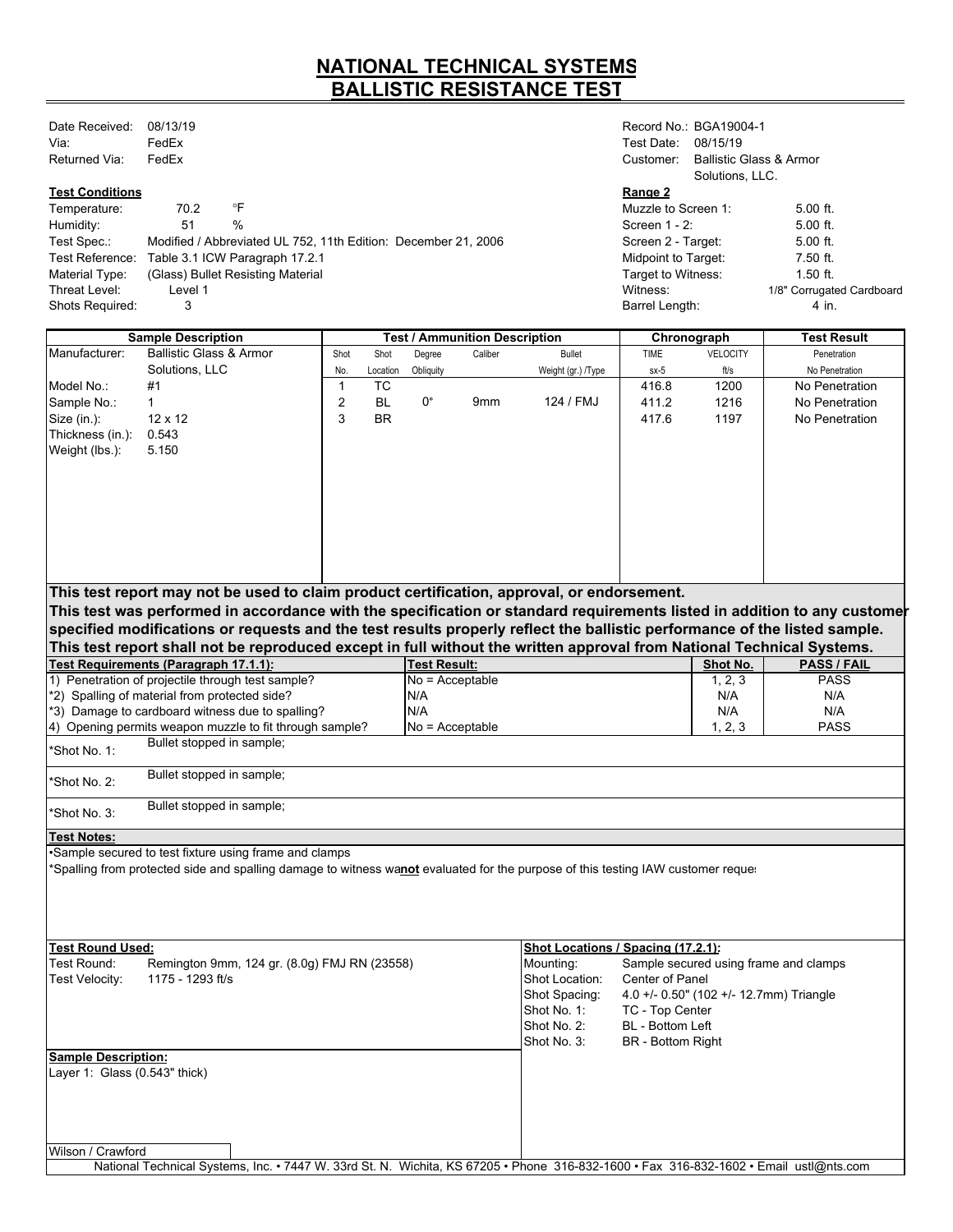### **NATIONAL TECHNICAL SYSTEMS BALLISTIC RESISTANCE TEST**

| Date Received:<br>Via: | 08/13/19<br>FedEx |                                                                | Test Date:                 | Record No.: BGA19004-2<br>08/15/19                    |                           |
|------------------------|-------------------|----------------------------------------------------------------|----------------------------|-------------------------------------------------------|---------------------------|
| Returned Via:          | FedEx             |                                                                | Customer:                  | <b>Ballistic Glass &amp; Armor</b><br>Solutions, LLC. |                           |
| <b>Test Conditions</b> |                   |                                                                | Range 2                    |                                                       |                           |
| Temperature:           | 70.2              | °F                                                             | Muzzle to Screen 1:        |                                                       | $5.00$ ft.                |
| Humidity:              | 51                | $\%$                                                           | Screen $1 - 2$ :           |                                                       | $5.00$ ft.                |
| Test Spec.:            |                   | Modified / Abbreviated UL 752, 11th Edition: December 21, 2006 | Screen 2 - Target:         |                                                       | $5.00$ ft.                |
| Test Reference:        |                   | Table 3.1 ICW Paragraph 17.2.1                                 | <b>Midpoint to Target:</b> |                                                       | 7.50 ft.                  |
| Material Type:         |                   | (Glass) Bullet Resisting Material                              | Target to Witness:         |                                                       | $1.50$ ft.                |
| Threat Level:          | Level 1           |                                                                | Witness:                   |                                                       | 1/8" Corrugated Cardboard |
| <b>Shots Required:</b> | 3                 |                                                                | Barrel Length:             |                                                       | 4 in.                     |

| <b>Sample Description</b>     |                                                                                                                                       | <b>Test / Ammunition Description</b> |           |                     |         |                                    |                          | Chronograph                             | <b>Test Result</b>                    |
|-------------------------------|---------------------------------------------------------------------------------------------------------------------------------------|--------------------------------------|-----------|---------------------|---------|------------------------------------|--------------------------|-----------------------------------------|---------------------------------------|
| Manufacturer:                 | <b>Ballistic Glass &amp; Armor</b>                                                                                                    | Shot                                 | Shot      | Degree              | Caliber | <b>Bullet</b>                      | TIME                     | <b>VELOCITY</b>                         | Penetration                           |
|                               | Solutions, LLC                                                                                                                        | No.                                  | Location  | Obliquity           |         | Weight (gr.) /Type                 | $sx-5$                   | ft/s                                    | No Penetration                        |
| Model No.:                    | #1                                                                                                                                    | $\mathbf{1}$                         | <b>TC</b> |                     |         |                                    | 420.2                    | 1190                                    | No Penetration                        |
| Sample No.:                   | 2                                                                                                                                     | $\overline{\mathbf{c}}$              | <b>BL</b> | 0°                  | 9mm     | 124 / FMJ                          | 408.2                    | 1225                                    | No Penetration                        |
| Size (in.):                   | $12 \times 12$                                                                                                                        | 3                                    | <b>BR</b> |                     |         |                                    | 406.0                    | 1232                                    | No Penetration                        |
| Thickness (in.):              | 0.545                                                                                                                                 |                                      |           |                     |         |                                    |                          |                                         |                                       |
| Weight (lbs.):                | 5.160                                                                                                                                 |                                      |           |                     |         |                                    |                          |                                         |                                       |
|                               |                                                                                                                                       |                                      |           |                     |         |                                    |                          |                                         |                                       |
|                               |                                                                                                                                       |                                      |           |                     |         |                                    |                          |                                         |                                       |
|                               |                                                                                                                                       |                                      |           |                     |         |                                    |                          |                                         |                                       |
|                               |                                                                                                                                       |                                      |           |                     |         |                                    |                          |                                         |                                       |
|                               |                                                                                                                                       |                                      |           |                     |         |                                    |                          |                                         |                                       |
|                               |                                                                                                                                       |                                      |           |                     |         |                                    |                          |                                         |                                       |
|                               |                                                                                                                                       |                                      |           |                     |         |                                    |                          |                                         |                                       |
|                               |                                                                                                                                       |                                      |           |                     |         |                                    |                          |                                         |                                       |
|                               | This test report may not be used to claim product certification, approval, or endorsement.                                            |                                      |           |                     |         |                                    |                          |                                         |                                       |
|                               | This test was performed in accordance with the specification or standard requirements listed in addition to any customer              |                                      |           |                     |         |                                    |                          |                                         |                                       |
|                               | specified modifications or requests and the test results properly reflect the ballistic performance of the listed sample.             |                                      |           |                     |         |                                    |                          |                                         |                                       |
|                               | This test report shall not be reproduced except in full without the written approval from National Technical Systems.                 |                                      |           |                     |         |                                    |                          |                                         |                                       |
|                               | Test Requirements (Paragraph 17.1.1):                                                                                                 |                                      |           | <b>Test Result:</b> |         |                                    |                          | Shot No.                                | <b>PASS / FAIL</b>                    |
|                               | 1) Penetration of projectile through test sample?                                                                                     |                                      |           | $No = Acceptable$   |         |                                    |                          | 1, 2, 3                                 | <b>PASS</b>                           |
|                               | *2) Spalling of material from protected side?                                                                                         |                                      |           | N/A                 |         |                                    |                          | N/A                                     | N/A                                   |
|                               | *3) Damage to cardboard witness due to spalling?                                                                                      |                                      |           | N/A                 |         |                                    |                          | N/A                                     | N/A                                   |
|                               | 4) Opening permits weapon muzzle to fit through sample?                                                                               |                                      |           | $No = Acceptable$   |         |                                    |                          | 1, 2, 3                                 | <b>PASS</b>                           |
| *Shot No. 1:                  | Bullet stopped in sample;                                                                                                             |                                      |           |                     |         |                                    |                          |                                         |                                       |
|                               |                                                                                                                                       |                                      |           |                     |         |                                    |                          |                                         |                                       |
| *Shot No. 2:                  | Bullet stopped in sample;                                                                                                             |                                      |           |                     |         |                                    |                          |                                         |                                       |
|                               |                                                                                                                                       |                                      |           |                     |         |                                    |                          |                                         |                                       |
| Shot No. 3:                   | Bullet stopped in sample;                                                                                                             |                                      |           |                     |         |                                    |                          |                                         |                                       |
| Test Notes:                   |                                                                                                                                       |                                      |           |                     |         |                                    |                          |                                         |                                       |
|                               | Sample secured to test fixture using frame and clamps                                                                                 |                                      |           |                     |         |                                    |                          |                                         |                                       |
|                               | *Spalling from protected side and spalling damage to witness wanot evaluated for the purpose of this testing IAW customer reque:      |                                      |           |                     |         |                                    |                          |                                         |                                       |
|                               |                                                                                                                                       |                                      |           |                     |         |                                    |                          |                                         |                                       |
|                               |                                                                                                                                       |                                      |           |                     |         |                                    |                          |                                         |                                       |
|                               |                                                                                                                                       |                                      |           |                     |         |                                    |                          |                                         |                                       |
|                               |                                                                                                                                       |                                      |           |                     |         |                                    |                          |                                         |                                       |
| <b>Test Round Used:</b>       |                                                                                                                                       |                                      |           |                     |         | Shot Locations / Spacing (17.2.1): |                          |                                         |                                       |
| Test Round:                   | Remington 9mm, 124 gr. (8.0g) FMJ RN (23558)                                                                                          |                                      |           |                     |         | Mounting:                          |                          |                                         | Sample secured using frame and clamps |
| Test Velocity:                | 1175 - 1293 ft/s                                                                                                                      |                                      |           |                     |         | Shot Location:                     | Center of Panel          |                                         |                                       |
|                               |                                                                                                                                       |                                      |           |                     |         | Shot Spacing:                      |                          | 4.0 +/- 0.50" (102 +/- 12.7mm) Triangle |                                       |
|                               |                                                                                                                                       |                                      |           |                     |         | Shot No. 1:                        | TC - Top Center          |                                         |                                       |
|                               |                                                                                                                                       |                                      |           |                     |         | Shot No. 2:                        | BL - Bottom Left         |                                         |                                       |
|                               |                                                                                                                                       |                                      |           |                     |         | Shot No. 3:                        | <b>BR</b> - Bottom Right |                                         |                                       |
| <b>Sample Description:</b>    |                                                                                                                                       |                                      |           |                     |         |                                    |                          |                                         |                                       |
| Layer 1: Glass (0.545" thick) |                                                                                                                                       |                                      |           |                     |         |                                    |                          |                                         |                                       |
|                               |                                                                                                                                       |                                      |           |                     |         |                                    |                          |                                         |                                       |
|                               |                                                                                                                                       |                                      |           |                     |         |                                    |                          |                                         |                                       |
|                               |                                                                                                                                       |                                      |           |                     |         |                                    |                          |                                         |                                       |
|                               |                                                                                                                                       |                                      |           |                     |         |                                    |                          |                                         |                                       |
| Wilson / Crawford             |                                                                                                                                       |                                      |           |                     |         |                                    |                          |                                         |                                       |
|                               | National Technical Systems, Inc. • 7447 W. 33rd St. N. Wichita, KS 67205 • Phone 316-832-1600 • Fax 316-832-1602 • Email ustl@nts.com |                                      |           |                     |         |                                    |                          |                                         |                                       |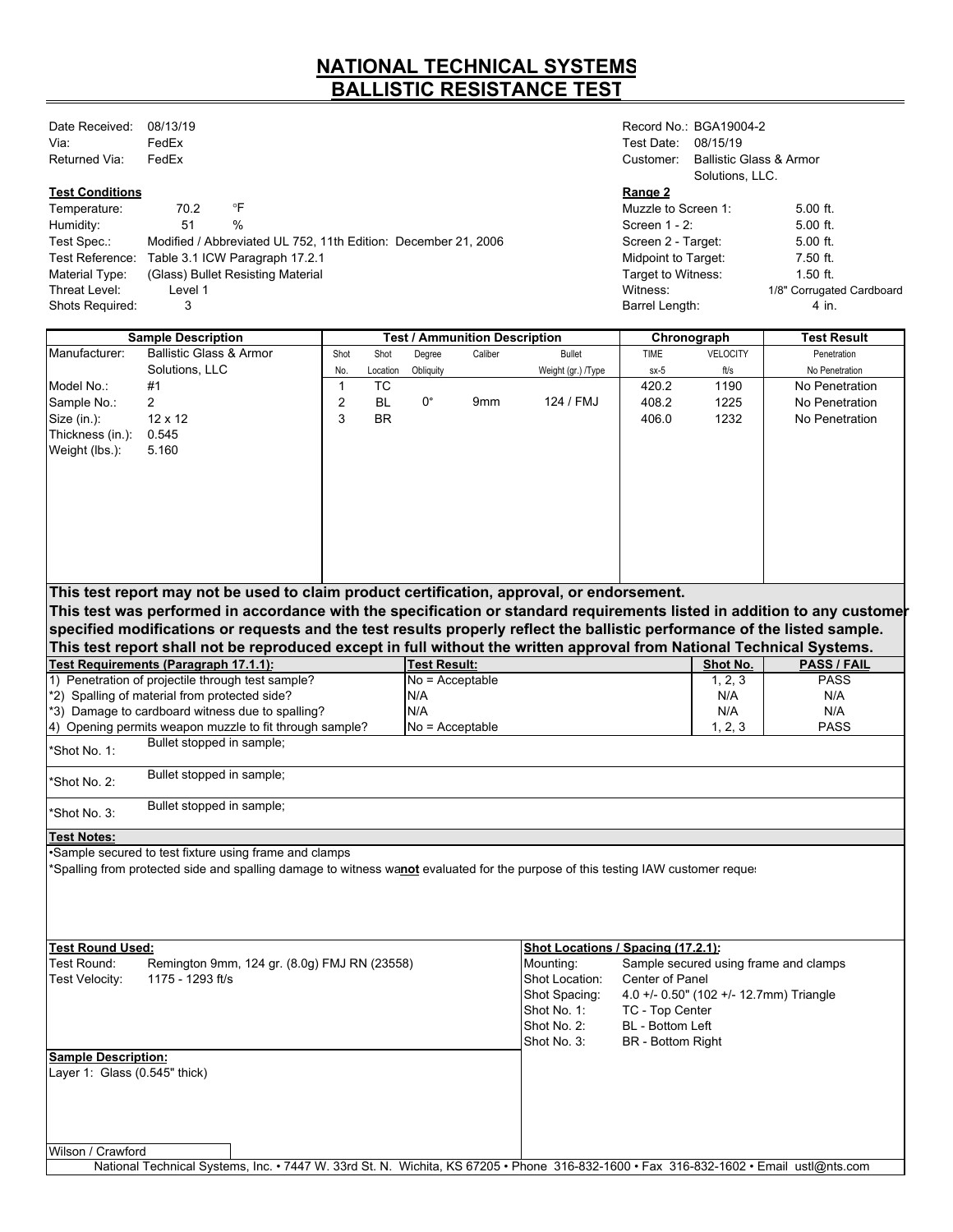

## **ASTM F1233 Forced Entry Testing**

### **Ballistic Glass & Armor Solutions**

Prepared by:

**Kyle C. North**

### *NTS Chesapeake Testing*

*4603B Compass Point Road Belcamp, MD 21017*

**1 April 2020**

*Further dissemination only as directed by Ballistic Glass & Armor Solutions, April 2020*

**This report shall not be used to claim product certification, approval or endorsement. The results of the testing relate only to the samples submitted for testing and are not representative of a complete model or lot. This test report shall not be interpreted as an endorsement by NTS - Chesapeake Testing as to the continued quality or performance of any items of the same or similar design.**

**The information contained in this report may be subject to the provisions of the Export Administration Act (50 USC 2401 et seq.), the Export Administration Regulations (15 CFR 768-799), the U.S. Arms Export Control Act (22USC 2778 et seq.) and the International Traffic in Arms Regulations (22 CFR 120-130). These statutes and regulations impose restrictions on import, export and transfer to foreign entities and persons, whether within the U.S. or abroad, of certain data and articles without approved licenses from the U.S. Department of State and/or the U.S. Department of Commerce.**

NTS - Chesapeake Testing is an independent testing facility and has no affiliation with Ballistic Glass  $\&$ Armor Solutions

### **BALLISTIC GLASS & ARMOR SOLUTIONS, PROPRIETARY INFORMATION**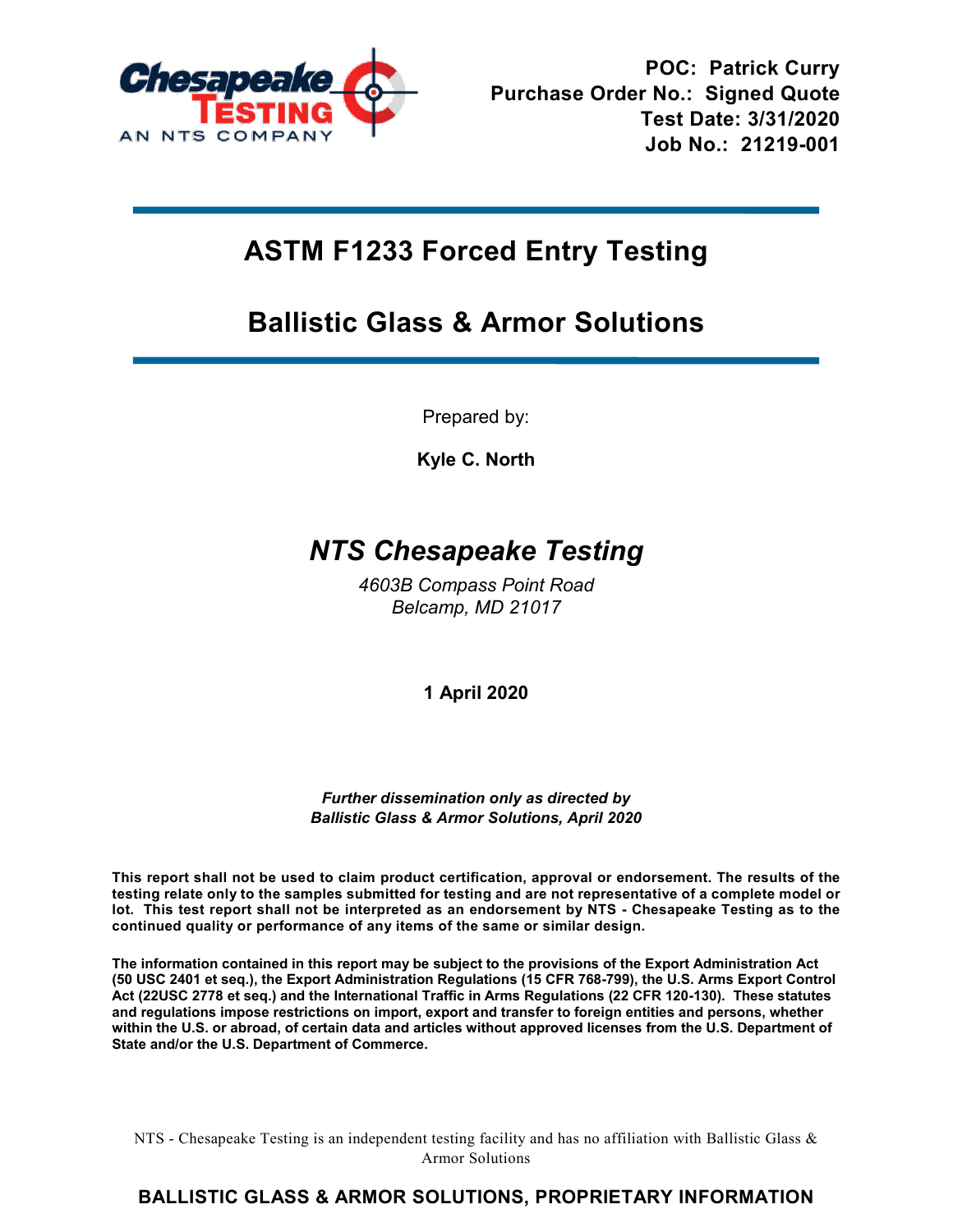### **1 Introduction**

Ballistic Glass & Armor Solutions provided one (1) sample to NTS – Chesapeake Testing for Forced Entry (FE) testing which was conducted on 31 March 2020. All testing conducted was in accordance with (IAW) ASTM F1233-08 (2013) and customer request.

The following sample was submitted for testing:

| <b>Table 1. Summary of Test Articles</b> |  |       |                                                                                 |       |  |  |  |  |
|------------------------------------------|--|-------|---------------------------------------------------------------------------------|-------|--|--|--|--|
|                                          |  |       | <b>Sample ID</b>   Weight (lbs)   Dimensions (L x W) (in)   Avg. Thickness (in) |       |  |  |  |  |
|                                          |  | 31.31 | 29.75 x 29.75                                                                   | 0.551 |  |  |  |  |

### **2 Forced Entry Testing**

FE testing was conducted IAW ASTM F1233-08 (2013) and customer request.

The sample was mounted in CTS's FE Test Fixture, and the fixture was IAW ASTM F1233-08 (2013) Section 8.

### *3.1 Resources and Instrumentation*

All personnel that participated in testing were IAW ASTM F1233-08 (2013) Section 8.8.

The following tools and instruments were utilized during this test and were all IAW ASTM F1233-08 Section 8.3, 8.4, 8.5, and 8.6.

### **Blunt Impacting Tools (Section 8.3):**

- Sledge Hammer, 12-lb, double-faced, drop-forged steel head with 36-in handle.
- Ball Peen Hammer, 32-oz, drop-forged, steel head, with 16-in handle.

### **Sharp Impacting Tools (Section 8.4):**

• Pipe, Steel,  $1\frac{1}{2}$ -in outside diameter, Schedule 80, in accordance with Specification A53/A53M, 90-degree cut-off.

### **Thermal Stress Tools (Section 8.5):**

• Fire Extinguisher CO2, Steel cylinder, 20-lb, conforming to UL 10BC, or equivalent.

The following pass through materials were utilized during this test and were IAW ASTM F1233- 09 (2013) Section 8.7, 10.2.4.1.

### **Pass Through Materials:**

- Contraband  $-1/8$ -in steel rod.
- Body Passage steel rectangular object,  $8" \times 8" \times 5"$

### *3.1.2 Instrumentation*

A digital still camera and a real-time video camera were used to document the test. Photographs and videos of the testing were provided to the customer separately from this report.

1 of 3

### **BALLISTIC GLASS & ARMOR SOLUTIONS, PROPRIETARY INFORMATION**